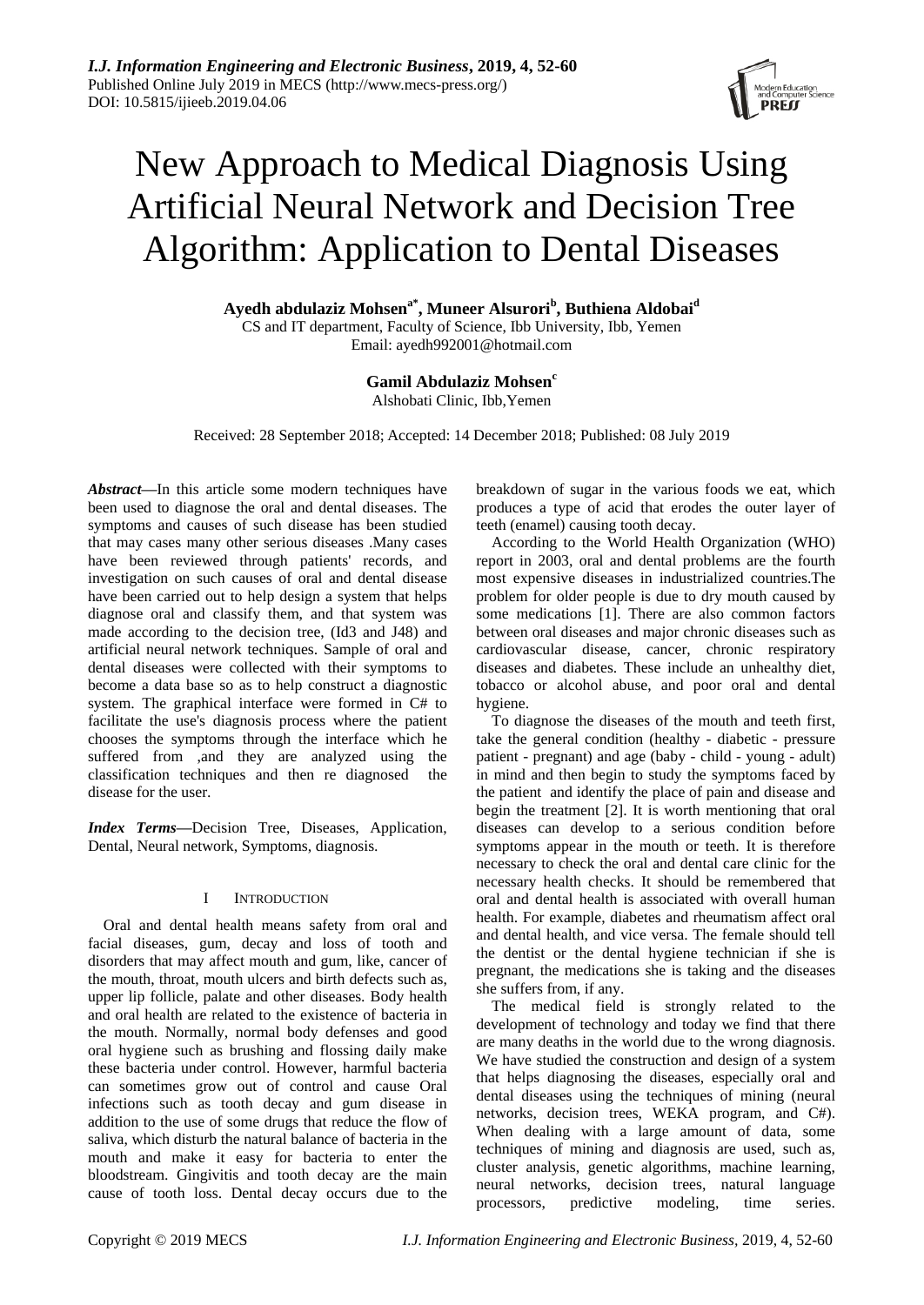In this article, techniques similar to the mentioned techniques have been used. There are more than 24 multiple pathological symptoms. This is what has been relied upon in the analysis and construction of the oral and dental diagnosis system. A group of symptoms that helps diagnosing the disease through the patient's symptoms, adopted in the technique of data mining, which is finding a logical relationship to classify diseases in an understandable and useful way. The electronic diagnostic systems are accurate systems that use accurate techniques and dispense with the traditional use. These systems solve many problems that occur during diagnosis, including errors occurring in diagnosing, and thus, may lead to the patient's suffering and may lead to his death. The aim of this study is to present an exploration on the classification and diagnosis of oral and dental diseases and to predict the disease using data mining tools. The symptoms that have been relied upon to diagnose the disease are as follows:

- 1. Stomatitis or dentalgia
- 2. Severe Stomatitis or dentalgia
- 3. Gingivalgia
- 4. Oral or dental tumour
- 5. Parodontid
- 6. Tumour spread in mouth
- 7. Body fever especially in fac
- 8. Oral and dental eating disorders
- 9. Inability to open mouth
- 10. Gnashing
- 11. Oral bleeding
- 12. Dental eruption and malposition
- 13. Buried teeth
- 14. Polydontia
- 15. Agomphiasis or hypodontia
- 16. Odontoclasis
- 17. Xerophthalmia / xerostomia
- 18. Oral pruritus
- 19. Oral puffiness
- 20. Black layer
- 21. Blue color Appearance
- 22. Congenital malformation
- 23. Erythrodontia or Oral redness
- 24. Odontosynerrismus.

## II BACKGROUND

## *A. Artificial Neural Network:*

Artificial neural networks are known as computational techniques designed to mimic the way the brain works in a particular way. It consists of simple processing units. These units are only arithmetic components called neurons or nodes that have a neurological property where they store scientific knowledge and practical information to make it available to the user by adjusting the weights. The ANN is similar to human brain in that it acquires knowledge by training and storing knowledge via using connecting forces within neurons called entangled weights [4].

The artificial neural network consists of a set of processing units called nerve cells or neurons that are similar to the biological neurons of the brain. These units are interconnected in a form of neural networks.

There are many artificial neural networks used to handle data patterns and each type is unique in architecture and mechanism of information processing through the number and type of nodes in each layer in addition to the quality of the activation functions and the mechanism of the weight adjustment of these networks:

- \* Perceptron neutral network.
- \* Back-propagation neural network.
- \* Generalized Regression network.
- \* Kohonen Network.

#### *B. Kohonen Network Algorithm*:

Kohonen's self-organizing networks are single-line linear networks fully connected where the results are generally organized into two-dimensional nodes and have the ability to learn, and are one of the types of artificial neural networks that rely on self-organizing maps and are widely used in data classification. The Self-Organizing Maps (SOM) consists of a set of regular Neurons with two-dimensional matrix. The Finnish scientist Teuvo Kohonen was the first one who talked about this model, whose name was named to this model. Figure 1: Illustrates the general structure of Kohonen's algorithm.



Fig.1. The general structure of Kohonen's algorithm

The algorithm includes the following steps:

- All input elements are connected to each output element.
- Inverse feedback is limited to the lateral connection between the closest computational elements only.
- Each element in the input is linked to all elements in the output.
- Determine random weights and minimum values for all connections between inputs and computational elements in outputs so that there is a single vector for each element that can be stored within this element.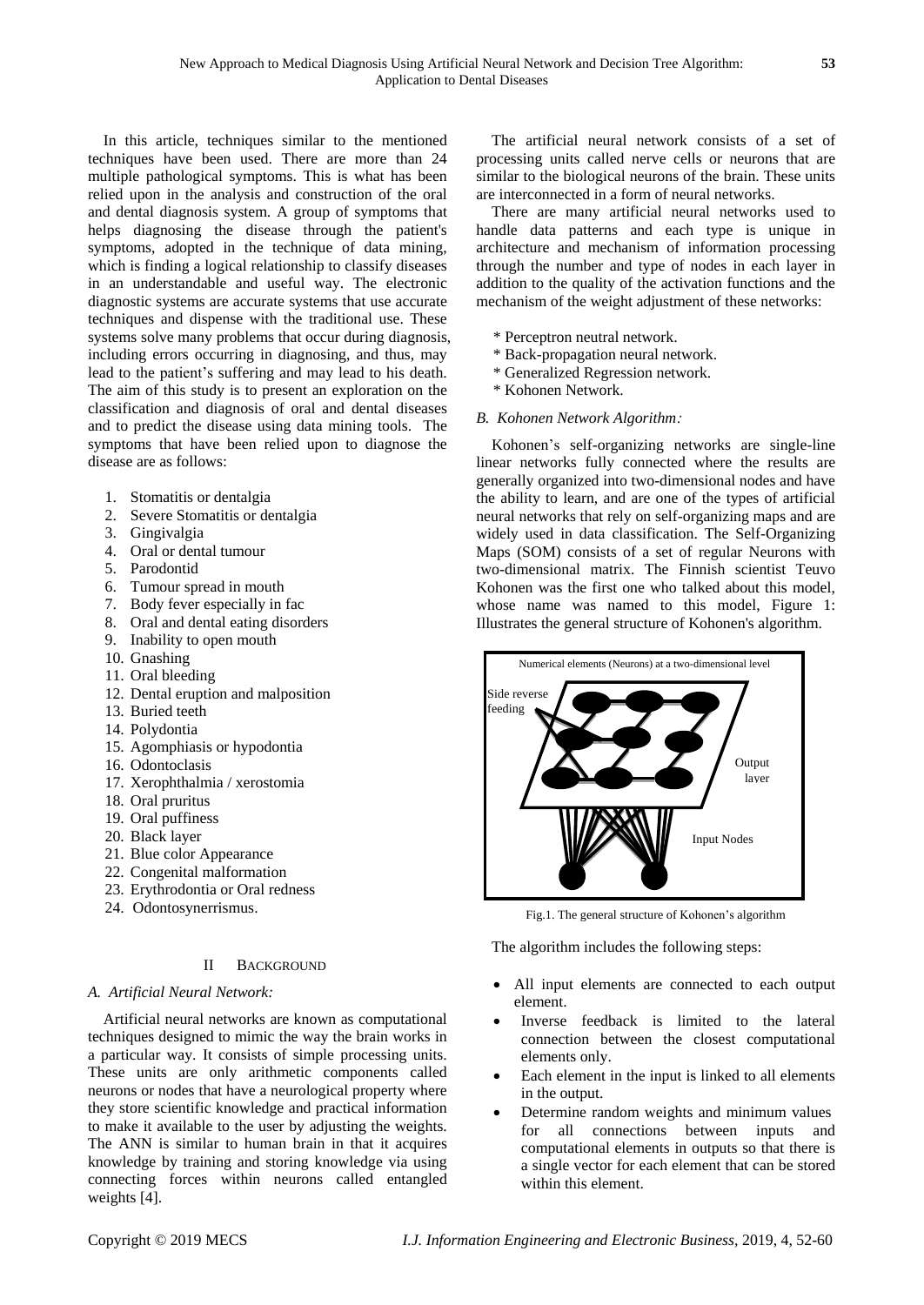- The learning process begins by comparing the vector of inputs with all the vectors stored in the arithmetic elements individually.
- The winning element is selected, which contains a similar vector or nearly similar to the data of the input vector. The winning element adjusts the weights stored in it with the input vector data until it becomes the same, so that the element can recognize these inputs when displayed again.
- The weights of the elements adjacent to this winning element are then adjusted to take an approximate direction of the winning element, so that the network can recognize close similar cases to the input cases.

#### *C. Decision trees*

Decision trees and neural networks are one of the most important techniques of data mining because of the precise results achieved by using these algorithms and their applicability in solving many problems despite their difficulty, which led to their non-wide proliferation. The most important feature of the decision tree is that the calculation is carried out at the end of the tree and at its distant parts, and then it goes back to its start according to a method known as retrograde return. That is to say, it begins with the decision, which associated with the distant goals of the tree and related to identifying certain trends and levels of the problem phenomena. After that, the process of decision-making continues from a subdecision to another sub-decision that is closer to the origin of the decision problem and continues until the final stage, through which everything related to the problem is clarified [6].

It should be noted that the decision-maker, by adopting this quantitative approach in addressing a particular problem, he chooses the best optimal alternatives available and excludes at the same time other paths and branches that do not have the same importance, comparing to those that have been selected. Decision trees as an unsupervised method, are used for classification and regression. The purpose of this model is to design a model for predicting a variable value by learning simple decision rules derived from the data features. The classification process is applied by a set of rules or conditions that determines the path that will follow the root, starting from the root node and ending with the root node – a final node, which represents a symbol of the item being classified. At each non-final node, a decision should be done, concerning path of the next nodes [12].

There are algorithms used to classify decision trees, including the J48 algorithm and the Id3 algorithm. In this article, these two algorithms were used and compared, and algorithms (Id3 and J48) were used to show the classification results.

## *D. Id3 Algorithm:*

It is an algorithm used to classify data where data is collected and then categorized on the basis of the type it belongs to. The algorithm input is a set of data and output is a classifier base that can classify new data that has not been used as a type of prediction for this new data. The classifier takes the form of a tree structure, so it is called a decision tree and can be converted into a set of rules, so it can be called a "decision rules [28]. It is used for all classification problems (income analysis, disease classification, images classification and other classification problems)

## *E. J48 Algorithm*:

The J48 decision tree is an extension to proceed the Id3 algorithm. This algorithm is one of the data classification algorithms, where data is collected and then categorized according to the type to which it belongs [19].

The data is usually large so we will represent it in a table with a set of instances. Each instance in a record; it is divided in terms of columns into the following:

- A set of attributes and each attribute has a set of values
- A set of classes; it is also an attribute, but they are a result of classifying a set of attributes with each other.

## *F. Entropy Calculating Method*

Is a mathematical method used to calculate the amount of data distortion through which the best division attributes for data [14] can be determined, and it is calculated, as follows:

$$
Entropy = \sum_{i=1}^{c} -p_i \log_2 p_i \tag{1}
$$

Where Pi is a symbol of the probable existence of an attribute in the case. Then, calculating the gain; the aim of calculation is to obtain the maximum gain, divided by the total Entropy. It is calculated as follows:

$$
Gain(p_i, i) = Entropy(p_i) - Entropy(i/p_i)
$$
 (2)

#### *G. WEKA program*:

WEKA Program is an open source software package that contains a set of algorithms that helps to analyze and extract data (Data mining) that can be easily applied to a set of data either directly through the WEKA program interface or to be called by Java code using its own classes. That is through downloading the WEKA library. It also contains tools that are capable of dealing with the following processes:(pre-processing, classification, downgrade, etc.)and can be used through the graphical interface. In this program, the data can be filtered to Arff to be then mined by the WEKA program. After filtering, the classifier is evaluated; it is tested by providing it with a set of data in order to be classified [31].

There are four methods used in WEKA to test the classifier:

- Using Training set
- Cross validation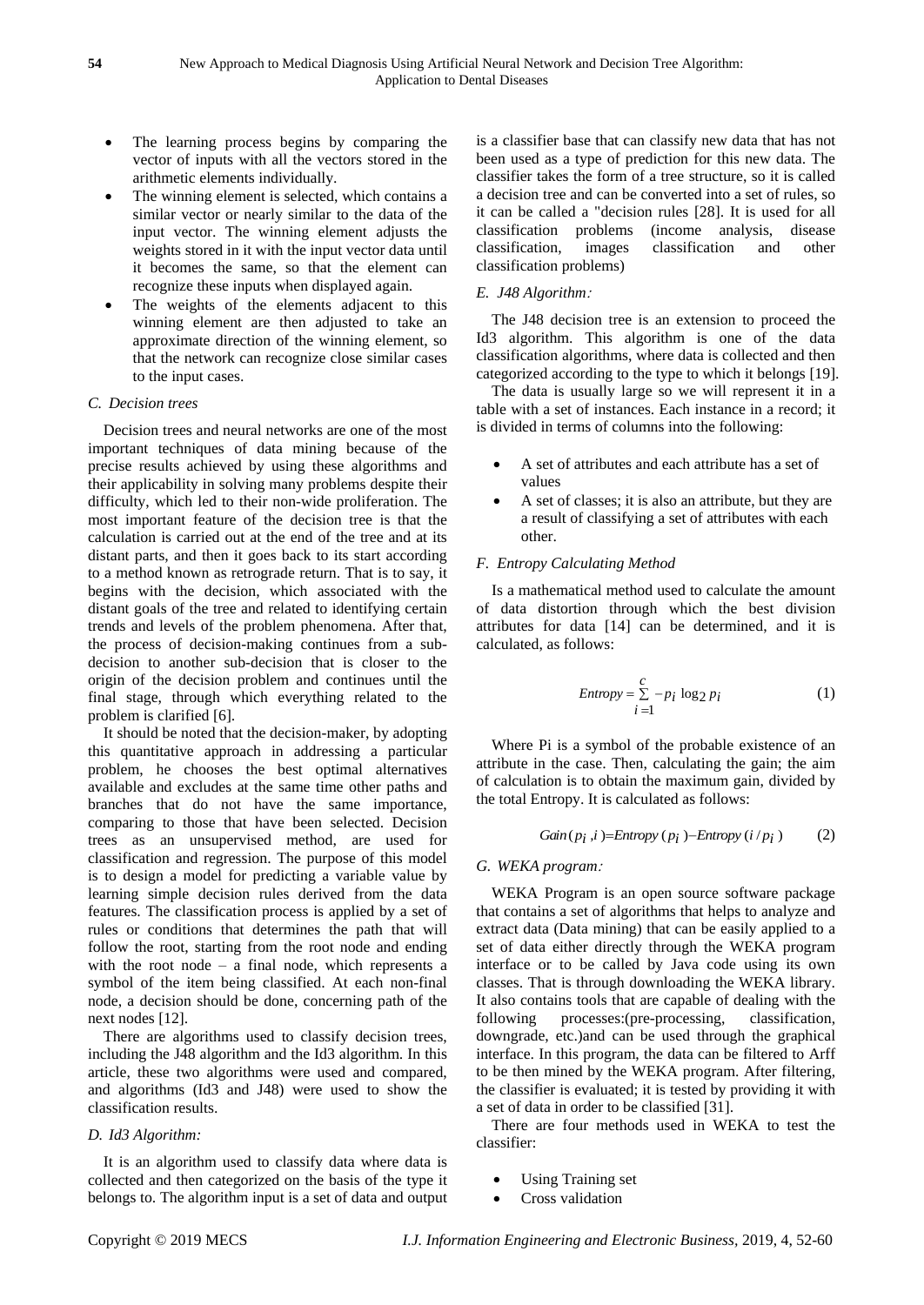- Percentage
- Supplied test set



Fig.2. The WEKA program interface

Table 1. Comparing the classification result of id3 and j48

| <b>Comparison Aspect</b>           | Id3    | <b>J48</b> |
|------------------------------------|--------|------------|
| Correct classification ratio       | 79%    | 86%        |
| Incorrect classification ratio     | 21%    | 14%        |
| Value of Kappa statistic invariant | 0.7676 | 0.8427     |
| Average of F-Measure               | 0.788  | 0.95       |

In the current work, The following classification techniques were used (Id3, J48, Decision Tree, and Artificial Networks (AN)) are used to predict the Oral and dental disease using WEKA 3.6.11 tool and that AN has been simulated by designing the user interface using C# language. This is unless used before .And therefore, the best technique of prediction is found.

## III. ANALYSIS ANS CLASSIFICATION OF THE STUDY DATA.

The study data was analyzed and classified (more than 200 cases) on the WEKA program and decision trees and neural networks for its accuracy in classifying the results, which based on the symptoms mentioned in this article.

## *A. Use the WEKA Program*

Cross validation was selected for data training on 90% and tested on 10% using the J48 algorithm, id3. When selecting the J48 algorithm to classify the data, the results of the classifier's accuracy results were as follows:

| $==$ Stratified cross-validation $==$   |           |      |
|-----------------------------------------|-----------|------|
| $==$ Summary $==$                       |           |      |
| <b>Correctly Classified Instances</b>   | 172       | 86 % |
| <b>Incorrectly Classified Instances</b> | 28        | 14 % |
| Kappa statistic                         | 0.8427    |      |
| Mean absolute error                     | 0.0135    |      |
| Root mean squared error                 | 0.953     |      |
| Relative absolute error                 | 18.7976 % |      |
| Root relative squared error             | 50.3923%  |      |
| <b>Total Number of Instances</b>        | 200       |      |
|                                         |           |      |

We notice: The first line shows the total number of instances, which the classifier classified correctly, they reached 86%. The following line shows the total number of instances, which the classifier classified incorrectly; they reached 14%. The third line represents the value of the Kappa statistic invariant, which reached 0.84.

While using the Id3 algorithm to classify the data, the results of the classifier's accuracy are as follows:

| $==$ Stratified cross-validation $==$   |          |      |
|-----------------------------------------|----------|------|
| $==$ Summary $==$                       |          |      |
| <b>Correctly Classified Instances</b>   | 158      | 79 % |
| <b>Incorrectly Classified Instances</b> | 42       |      |
| 20.5 %                                  |          |      |
| Kappa statistic                         | 0.7676   |      |
| Mean absolute error                     | 0.0157   |      |
| Root mean squared error                 | 0.1224   |      |
| Relative absolute error                 | 21.899 % |      |
| Root relative squared error             | 64.9127% |      |
| <b>Total Number of Instances</b>        | 200      |      |

We notice: The first line shows the total number of instances, which the classifier correctly classified, they reached 79 %. The following line shows the total number instances, which the classifier classified incorrectly; they reached 20.5%. The third line shows the value of the Kappa statistic invariant, which reached 0.76%.

Thus, we conclude from these results that the classification of the J48 algorithm is better than the classification of the Id3 algorithm, which is summarized in the following table:

## *B. Constructing a Decision Tree*

Using Decision Trees to classify the study data in this article, We set a path beginning from the node in the attribute (black layer) and ending with the attribute (eating disorders).

Some of the rules of decision trees:

1. If the patient has a black layer in his teeth, he is likely to have dental calcification.

2. If the he suffers from Stomatitis and fever, he is likely to have mumps.

3. If the he suffers from teeth eruption and malposition and eating disorders, he is likely to have jaw dislocation.

4. If the he suffers from Odontosteresis and Odontoclasis and has diabetes, he is likely to have Odontosteresis; or if he is not having diabetes, he is likely to have Odontoclasis.

5. If the he suffers from Tumour spread in his mouth, he is likely to have oral cancer.

6. If the he suffers from Polydontia, he is likely to have temporal jaw disorders.

7. If the he suffers from Odontosynerrismus, he is likely to have bruxism.

8. If the he suffers from gingival redness, he is likely to have gingival pigmentation.

9. If the he suffers from Xerophthalmia, he is likely to be infected with mouth dryness.

10. If the he suffers from gnashing, he is likely to have a chronic dental caries.

11. If the he suffers from congenital malformation, he is likely to have harelip.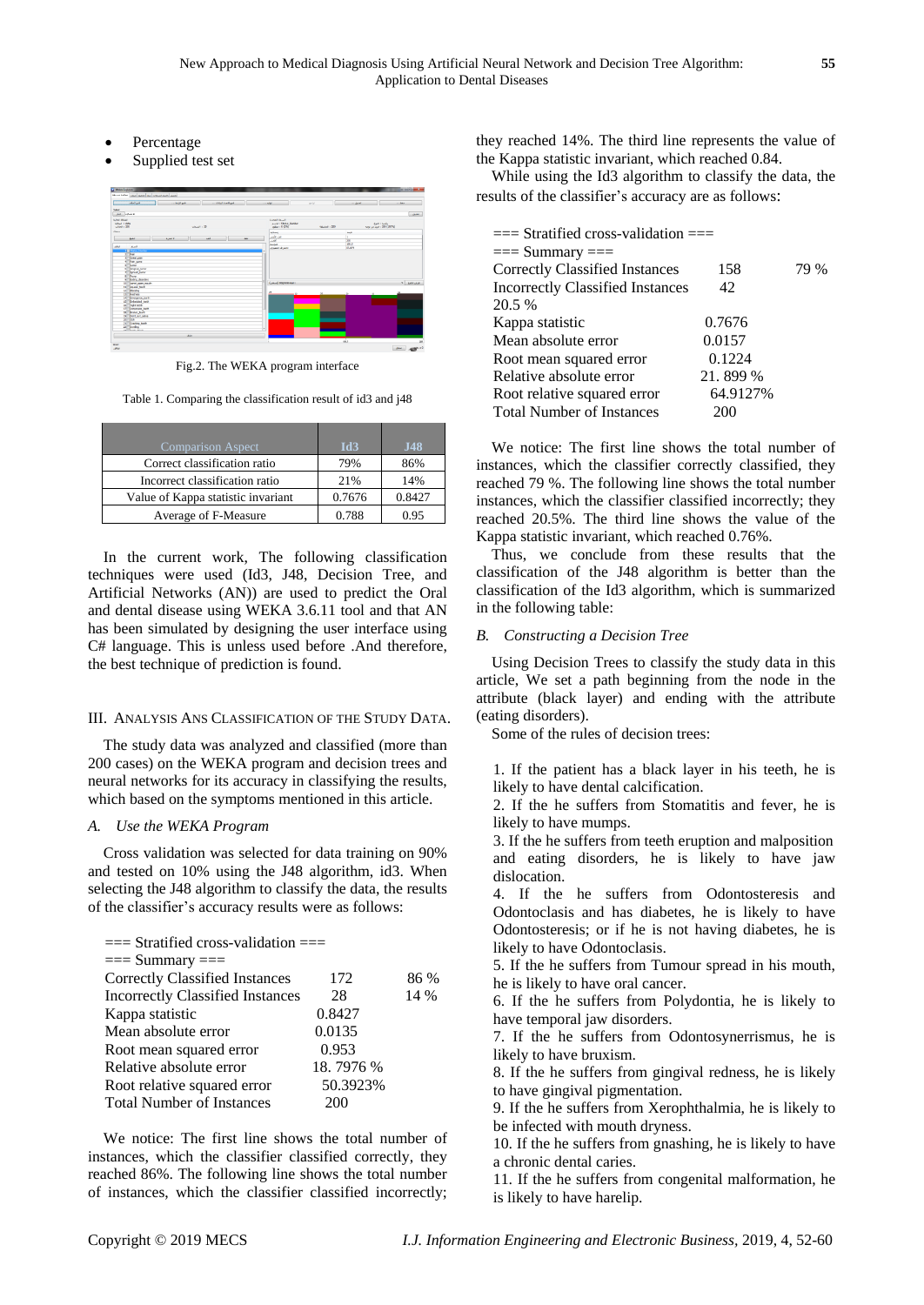12. If the he suffers from dentalgia, he is likely to have caries.

13. If the he suffers from eating disorders, he is likely to have severe caries.

The cases are categorized, starting from the root node in the decision tree. Each node is sorted as a Class. The Entropy athematic system was used to order of the nodes\_ it is a mathematical method to calculate the amount of distortion in the data, through which the best attribute for data division can be determined.

The entropy value is calculated by equation 1 where pi is the probability of the disease.

| Table 2. Results of the entropy calculation for the disease cases |  |
|-------------------------------------------------------------------|--|
|-------------------------------------------------------------------|--|

| <b>Attribute</b>                | Value         |
|---------------------------------|---------------|
| (Aphthous stomatitis) Pj        | $2/200=0.01$  |
| (Odontoclasis) Pi               | $12/200=0.06$ |
| (Bruxism) Pi                    | $5/200=0.025$ |
| (Calcinations) Pi               | $14/200=0.07$ |
| (Caries) Pi                     | $9/200=0.045$ |
| (Chronic caries) Pi             | 14/200=0.07   |
| (Jaw Dislocation) Pi            | $4/200=0.02$  |
| (Dental eruption and            |               |
| malposition) Pj                 | $4/200=0.02$  |
| (Facial nerve paralysis) Pj     | $4/200=0.02$  |
| (Gingivitis) Pj                 | $4/200=0.02$  |
| (Gingival recession) Pj         | $2/200=0.01$  |
| (Gingival pigmentation) Pi      | $2/200=0.01$  |
| (Harelip) Pj                    | $3/200=0.015$ |
| (Buccal herpes) Pj              | $5/200=0.025$ |
| (Temporal jaw disorders) Pj     | $10/200=0.05$ |
| (Inverted bite) Pi              | $4/200=0.02$  |
| (odontosteresis) Pj             | 57/200=0.285  |
| (Mumps) Pj                      | $5/200=0.025$ |
| (Maxillary bone narrowness) Pj  | $5/200=0.025$ |
| (Severe caries) $\overline{Pj}$ | $8/200=0.04$  |
| (Sialolithiasis) Pi             | $5/200=0.025$ |
| (Cancerous Tumor) Pj            | $7/200=0.035$ |
| (Wisdom tooth inflammation) Pj  | $7/200=0.035$ |
| (Xerostomia) Pj                 | $5/200=0.025$ |

**Entropy** (class)  $=2*(0.01 \log (0.01)) - 0.06 \log (0.06) -$ 7\*(0.025 log (0.025))-2\*(0.07 log (0.07))-0.045 log (0.015)-0.05 log (0.05)-0.285 log (0.285)-0.04 log (0.04)-  $2*(0.035 \log (0.035)) = 1.18$ 

Thus, we have obtained Entropy value for the entire table. Then, we start calculating the Entropy values for

all the attributes in the spreadsheet. In the calculation, we select a root node for the tree. We calculate for one attribute, so that the rest of the attributes takes the same pattern in the calculation. Then, the decision tree will be produced as shown in the WEKA program

The entropy calculation for the cases in which the attribute (black layer) is there; carried out on 14 cases:

| <b>Black layer</b> | <b>Classification</b>                         |
|--------------------|-----------------------------------------------|
| A1                 | <b>Calcinations</b>                           |
|                    | <b>Entropy</b> (A1) = $-14/14$ LOG(14/14) = 0 |

The other cases that do not have the attribute (black layer) and marked with the symbol (A2), where Entropy values are as follows:

| <b>Entropy</b> $(A2) =$                      |  | $-2*(2/186)$              | $log(2/186)$ -12/186                                           |
|----------------------------------------------|--|---------------------------|----------------------------------------------------------------|
| $\log(2/186)$ -7* $(5/186)$                  |  |                           | $log(5/186)) - 9/186$ $log(9/186) -$                           |
| 14/186                                       |  | $log(14/186) - 5*(4/186)$ | $log(4/186) - 3/186$                                           |
|                                              |  |                           | $log(3/186) - 15/186 log(15/186) - 57/186 log(75/186) - 8/186$ |
| $log(8/186) - 2*(7/186 log(7/186)) = 1.139.$ |  |                           |                                                                |

Then, we calculate the gain of the attribute (black layer) by the Equation 2

We continue to calculate Entropy for all attributes in the same way. Then, all the attributes are sorted and the best Entropy value is selected for the attribute, which is found in the tree root.

The best value of the attributes according to the results of the classification and analysis was the attribute (black layer); so it was the root of the tree.

#### *C. Use the C# Language.*

WEKA program and decision trees were used in this study to classify the data of the oral and dental diseases and to construct decision tree and neural networks. The results of the analysis and classification were also applied to the C # language through which the user's graphical interfaces were built to simulate the neural network. The pathological symptoms that determined and selected by the infected person through the interfaces are symbolized by (1) if the attribute is there; and symbolized by (0) if the attribute is not there, and then the network is trained by assuming random weights of the attributes, as follows:

 $0.1$  = the pathological symptom is unavailable at all.

 $0.5$  = the pathological symptom is available but in a low percentage; it may exist and may not exist.

 $0.9$  = the pathological symptom is definitely available.

*Flowchart for The Application to dental diseases*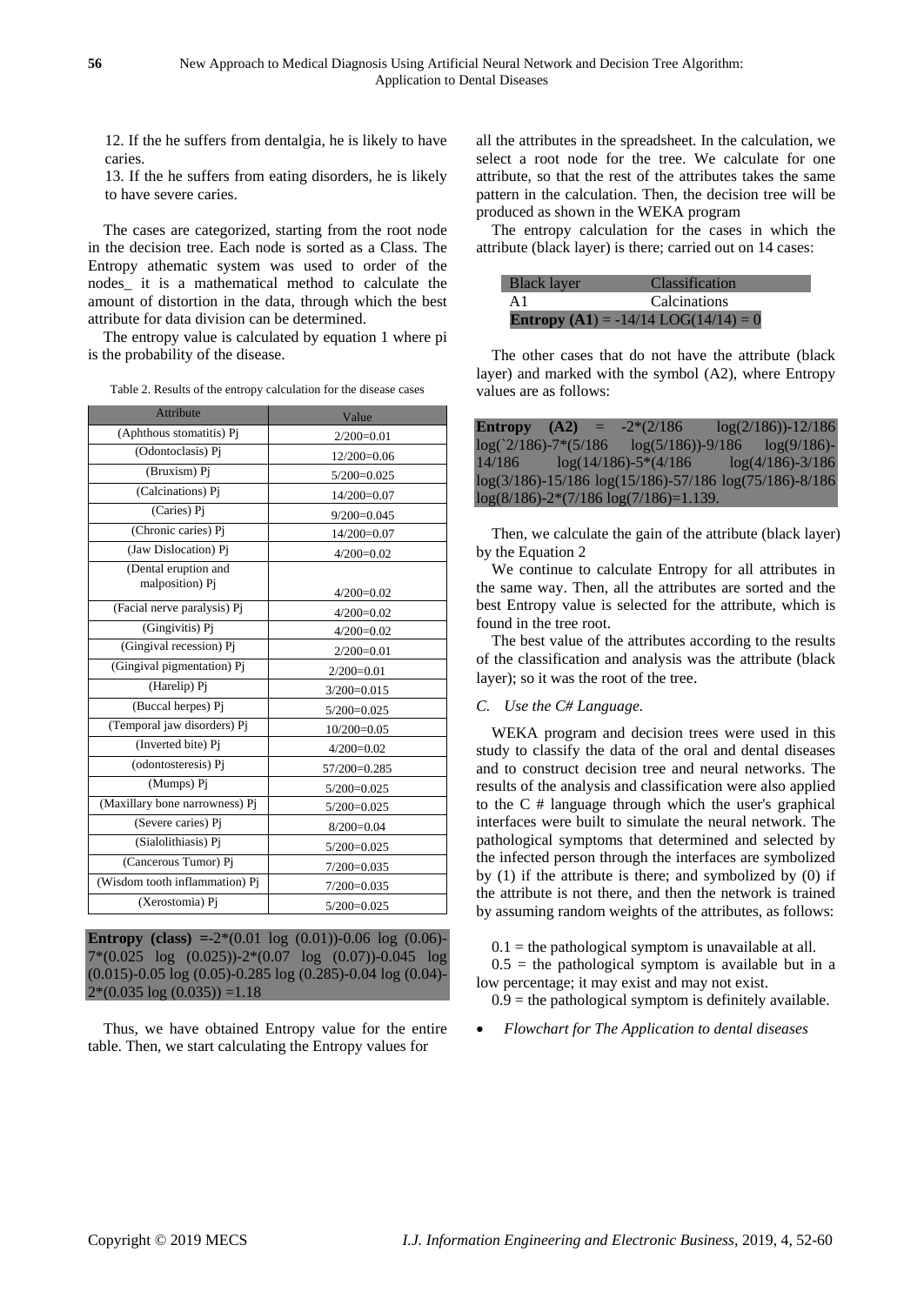

Fig.3. Illustration shows the function of the system.

#### *Main interfaces*

The main interface of the system through which the user can identify the symptoms that the patient suffers from; it contains the (General Status- Healthy) list, as in figure 4; it contains the following options: Healthy, Diabetic Patient, Patient-Pressure, Pregnant woman. The user selects one of these options that suits his / her health condition. His choice from this list is compulsory because he cannot diagnose his condition unless he selects from the symptoms list. Every case has its own treatment determined by the dentist. Another list is the age option, it contains the following options: (Adult) \_18 years old and above, (Young) \_ ranging from (14 -17 years), (Baby), ranging from (2-13 years) and (Infant), ranging (a month - two years). According to dentists, age is necessary in diagnosing oral and dental diseases because determining medication varies according to the age group. A third list is the gender option, the list contains two options (Male) and (Female). Gender has an effect on medication, just like the age and the general status-Healthy. Yet, gender is affected when the case is a pregnant woman; in this case, the dentist determines it and prescribes suitable medications. The selection of the three lists is compulsory to fulfill the diagnosing process.

The list of symptoms in figure 4 is associated with oral and dental diseases; it reaches 24 symptoms, which was included in a single list of all the symptoms in which the user can select different symptoms. Finally, the result or diagnosis button in figure 4 is clicked after every selection from all the required lists through which the result of diagnosis or the disease resulting from the selected symptoms is shown.

| ga. |                                                                                                                                                                                                                                                                                                                                        | Diagnosis of dental diseases |                                                              |   |  |
|-----|----------------------------------------------------------------------------------------------------------------------------------------------------------------------------------------------------------------------------------------------------------------------------------------------------------------------------------------|------------------------------|--------------------------------------------------------------|---|--|
|     | Please Choose:                                                                                                                                                                                                                                                                                                                         |                              |                                                              |   |  |
|     | <b>Sex</b><br>$\checkmark$                                                                                                                                                                                                                                                                                                             | Age<br>$\checkmark$          | <b>Public Health</b><br>$\ddot{}$<br>Healthy                 |   |  |
|     | Pain in the mouth or teeth<br>Severe pain in the mouth or teeth<br>Pain in the gums<br>A tumor in the mouth<br><b>Tumor in the gum</b><br>Spread of the tumor in the mouth<br><b>Fever in the body</b><br>Oral disorders when eating<br><b>Inability to open mouth</b><br>squeak in the teeth<br><b>Bleeding in the mouth or teeth</b> |                              | <b>Diabetic</b><br><b>Patient pressure</b><br>Pregnant woman | ۸ |  |
|     | <b>The Result</b>                                                                                                                                                                                                                                                                                                                      |                              |                                                              |   |  |

Fig.4. Illustrates the general status

Some pathological cases have been tested through the interfaces described above, some of which are as follows:

Case 1: The following options were chosen: General status (Healthy), 19 years old, adult, Male, suffering occasionally from pain in his teeth and mouth. After selection, the diagnostic button is pressed to analyze and classify the selected data, then it gives the result (Caries Type I) and the percentage of the disease is 97%( Infection Rate). Figure 5 illustrates the first case.

| ga. |                                                                                                                                                                                                                                                                                                                                   | Diagnosis of dental diseases        |                                        |   |
|-----|-----------------------------------------------------------------------------------------------------------------------------------------------------------------------------------------------------------------------------------------------------------------------------------------------------------------------------------|-------------------------------------|----------------------------------------|---|
|     | Please Choose:                                                                                                                                                                                                                                                                                                                    |                                     |                                        |   |
|     | <b>Sex</b><br>Male<br>$\checkmark$                                                                                                                                                                                                                                                                                                | Age<br><b>Adult</b><br>$\checkmark$ | <b>Public Health</b><br><b>Healthy</b> |   |
|     | <b>Z</b> Pain in the mouth or teeth<br>Severe pain in the mouth or teeth<br>Pain in the gums<br>A tumor in the mouth<br>Tumor in the gum<br>Spread of the tumor in the mouth<br>Fever in the body<br><b>Oral disorders when eating</b><br>Inability to open mouth<br>squeak in the teeth<br><b>Bleeding in the mouth or teeth</b> |                                     |                                        | ۸ |
|     | <b>The Result</b>                                                                                                                                                                                                                                                                                                                 | <b>Caries</b>                       | 757                                    |   |

Fig 5. Shows the symptoms of first case, diagnosis and infection rate.

Figure 5 shows the result of the diagnosis, which caries type I and the infection rate = 97%. This is identical to the classification of the decision trees and the database.

Case II: From the list of general status (Pregnant Woman), from age (Adult or Young), from gender (Female) and from the list of symptoms (Gingivalgia, Oral Pruritus) are selected. After selection, the result button is pressed, showing the result (Gingivitis) as in figure 6.

Figure 6 shows the result of the diagnosis (Gingivitis) and the disease infection rate = 94%( Infection Rate). The user must be aware when selected from the general status list (Pregnant Women) of the other options. He cannot select from the list of age (child or infant), or from the gender list (male). In case the user made a mistake,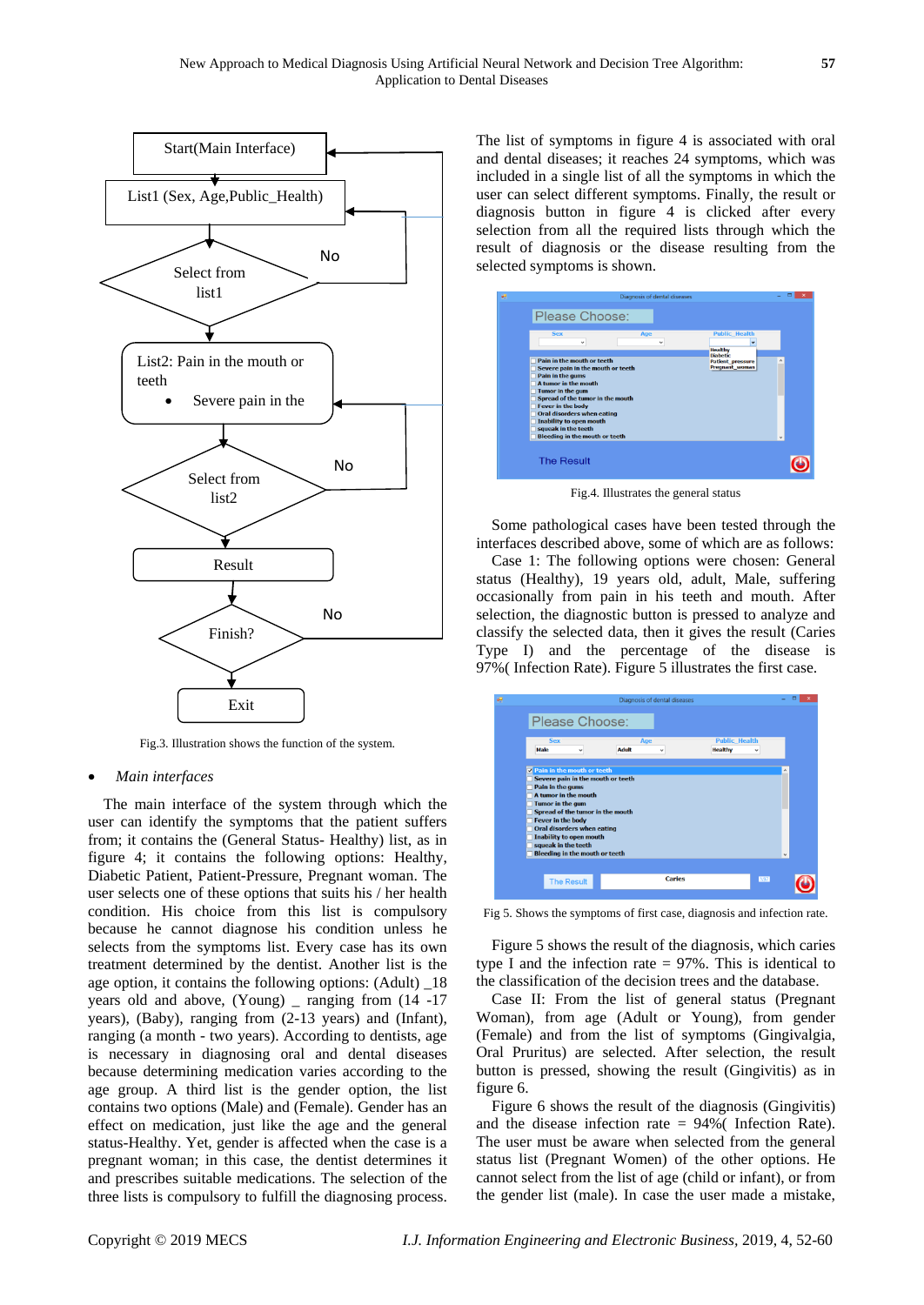the program will show a message that the selection is wrong and must be re-checked properly, as shown in Figure 7 below.

|                                                                                                                                                                                                                                                                                                                                                     | Diagnosis of dental diseases                |                                        | - |  |
|-----------------------------------------------------------------------------------------------------------------------------------------------------------------------------------------------------------------------------------------------------------------------------------------------------------------------------------------------------|---------------------------------------------|----------------------------------------|---|--|
| Please Choose:                                                                                                                                                                                                                                                                                                                                      |                                             |                                        |   |  |
| <b>Sex</b><br><b>Female</b><br>$\checkmark$                                                                                                                                                                                                                                                                                                         | Age<br><b>Adult</b><br>٧                    | <b>Public Health</b><br>Pregnant_wom < |   |  |
| squeak in the teeth<br><b>E</b> Bleeding in the mouth or teeth<br><b>Redness of the gums</b><br>The appearance and deformation of teeth<br><b>Feeling of crowding in the mouth</b><br><b>Tooth deficiency is normal</b><br><b>Break teeth and cut</b><br>There is no saliva in the mouth<br>Itching in the mouth or teeth<br><b>Crackling teeth</b> | The presence of teeth buried under the gums |                                        | Α |  |
| <b>The Result</b>                                                                                                                                                                                                                                                                                                                                   | <b>Gingival</b>                             | 2341                                   |   |  |

Fig.6. Results of the second case diagnosis and selection of the second case symptoms.

| W. |                                                                                                                                    | Diagnosis of dental diseases |                                                                           |                       |  |
|----|------------------------------------------------------------------------------------------------------------------------------------|------------------------------|---------------------------------------------------------------------------|-----------------------|--|
|    | Please Choose:                                                                                                                     |                              |                                                                           |                       |  |
|    | <b>Sex</b><br><b>Female</b><br>v                                                                                                   | Age<br><b>Baby</b><br>v      | <b>Public Health</b><br>Pregnant_wom v                                    |                       |  |
|    | squeak in the teeth<br><b>E</b> Bleeding in the mouth or teeth<br><b>Redness of the gums</b>                                       |                              |                                                                           | $\lambda$             |  |
|    | The appearance and<br>The presence of teet<br><b>Feeling of crowding i</b><br>Tooth deficiency is no<br><b>Break teeth and cut</b> | please re-choose correctly   | You choose the wrong can not be the age (pregnant woman) (baby or infant) | $\boldsymbol{\times}$ |  |
|    | There is no saliva in f<br>Itching in the mouth<br><b>Crackling teeth</b>                                                          |                              | OK                                                                        |                       |  |
|    | <b>The Result</b>                                                                                                                  |                              |                                                                           |                       |  |

Fig.7. Message to alert the user in case of error selection.

In the previous figure 7, a message shows that the user is wrong when he selects from the general status list (Pregnant Woman) and from the age (Child) because a (Child) cannot be a (Pregnant Woman) and therefore the neural network will not work in such a case; it only works when the selection is correct.

#### IV. CONCLUSION

This paper, aimed at presenting a study about classification and diagnosis of oral and dental diseases and to predict the disease using data mining tools, Such as Artificial Networks (AN), Decision Trees (DT), ID3, AND J48 in the diagnosis process to obtain the most result. The above mentioned techniques have been applied using the Weka program to assist in the classification and mining of data .The J48 and algorithms were selected carefully ,and then a comparison between theme was made to show which one is more accurate .It was found that the J48 algorithm is more accurate in the classification, in this particular study ,because the error rate is lower than that in the id3 algorithm .After applying the above mentioned techniques, graphical interface were built using the C# programming language to simulate AN in order to be trained on a set of symptoms to predict diseases, then some cases suffered from these symptoms were presented. The program proved its effective and its essay in diagnosing oral and dental diseases.

#### **REFERENCES**

- [1] Jenny Abanto Thiago S. Carvalho Fausto M. Mendes Marcia T. Wanderley Marcelo Bönecker Daniela P. Raggio, Impact of oral diseases and disorders on oral health-related quality of life of preschool children, Volume39, Issue2,April 2011,Pages 105-114.
- [2] Iain Pretty, Michaela Goodwin, Digital Technologies in Oral & Dental Research, Volume 74, Supplement 1, Pages S1-S50 (July 2018).
- [3] R. Thanigaivel, and K. R. Kumar, "Boosted Apriori: An Effective Data Mining Association Rules for Heart Disease Prediction System," *Middle-East Journal of scientific Research*, vol. 24, pp. 192-200, 2016.
- [4] J. Banupria, and S. Kiruthika, " Heart disease using Data Mining Algorithm on Neural Network and Genetic Algorithm," *International Journal of Advanced Research in Computer Science and Software Engineering*, vol. 6, Issue 8, pp.40-42, 2016.
- [5] C. Sowmuiya, and P. Sumitra, "Comparative Study of Predicting Heart Disease by Means of Data Mining," *International Journal of Engineering and Computer Science*, vol. 5 , Issue 12, pp. 19580-19582, 2016.
- [6] Swathi P, Yogish H.K, Sreeraj R, "Predictive Data Mining Procedures for the Prediction of Coronory Artery disease" , *IJETAE* Volume 5, Issue 2 February 2015.
- [7] K.Sudhakar, Dr. M. Manimekalai, "Study of Heart Disease Prediction using Data Mining" , *International Journal of Advanced Research in Computer Science and Software Engineering*, Volume 4, Issue 1, January 2014
- [8] M. Abdar et al., "Comparing Performance of Data Mining Algorithms in Prediction Heart Diseases, "*International Journal of Electrical and Computer Enginnering (IJECE)*, vol. 5, no. 6, 2015.
- [9] Boshra Bahrami, Mirsaeid Hosseini Shirvani, "Prediction and Diagnosis of Heart Disease by Data Mining Techniques", *Journal of Multidisciplinary Engineering Science and Technology (JMEST)*, ISSN: 3159-0040, Vol. 2 Issue 2, February - 2015
- [10] Cabena, P., Hadjinian, P., Stadler, R., Verhees, J. and Zanasi, A."Discovering data mining: From concept to implementation,".*New Jersey: Prentice Hall*, 1997.
- [11] Chang, C.-L., and ChenC.-H."Applying decision tree and neural network to increase quality of dermatologic diagnosis," *Expert Systems with Applications*, 4035- 4041.,2009.
- [12] Chau, M., Shin, D., "A Comparative study of Medical Data classification Methods Based on Decision Tree and Bagging algorithms", *Proceedings of IEEE International Conference on Dependable,Autonomic and Secure Computing*, 2009, pp.183-187.
- [13] Ture, M., Kurt, I., Kurum, A. T., and Ozdamar, K,"Comparing classification techniques for predicting essential hypertension,".*Expert Systems with Applications*, 2005.
- [14] Eom, J.-H., Kim, S.-C., and Zhang, B.-T. "AptaCDSS-E: A classifier ensemble based clinical decision support system for cardiovascular disease level prediction," *Expert Systems with Applications*, 2008.
- [15] Vikas Chaurasia, Saurabh Pal, "Data Mining Approach to Detect Heart Diesease", *International Journal of Advanced Computer Science and Information Technology (IJACSIT)* Vol. 2, No. 4, 2013, Page: 56-66, ISSN: 2296- 1739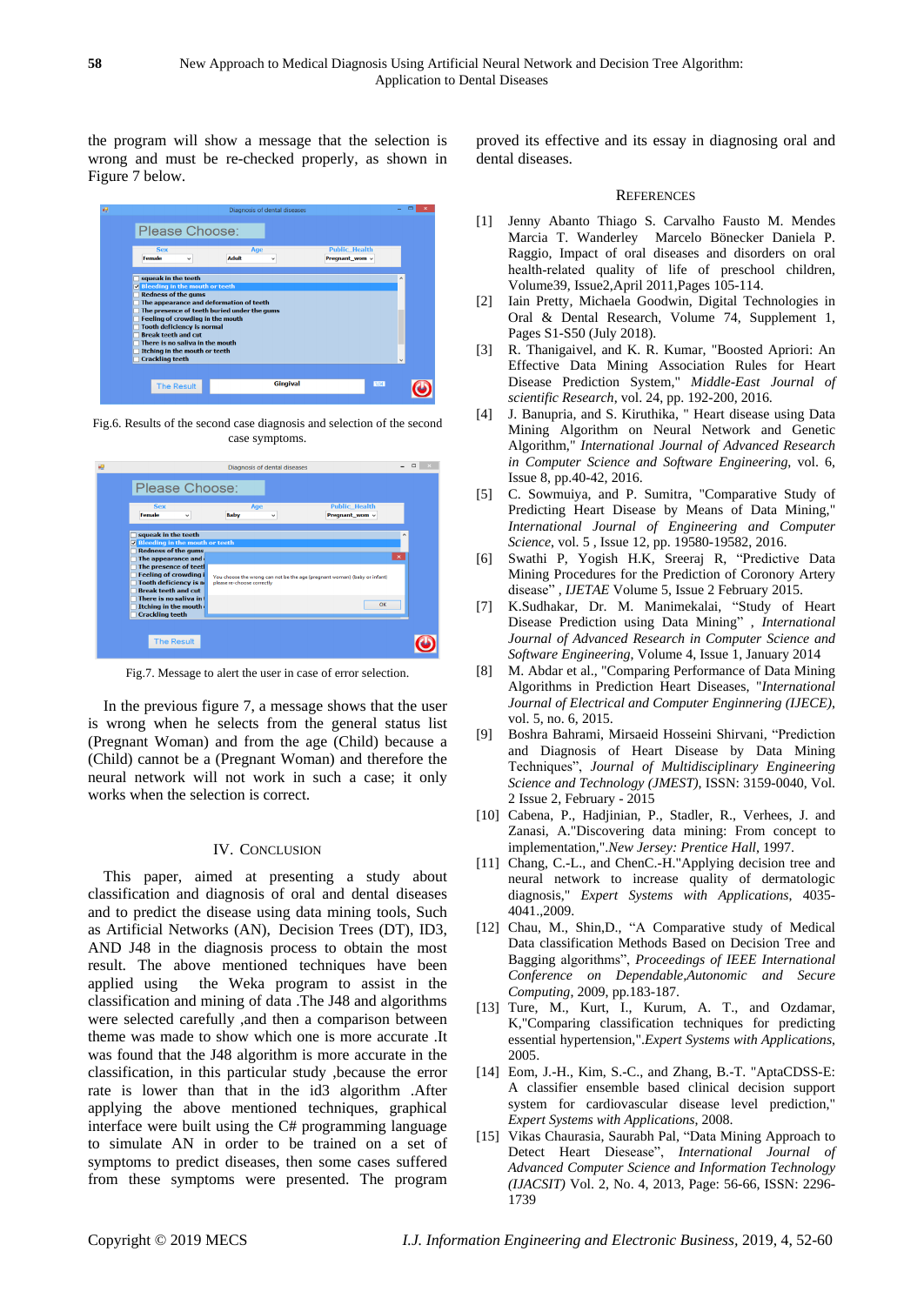- [16] Aqueel Ahmed, Shaikh Abdul Hannan, "Data Mining Techniques to Find Out Heart Diseases: An Overview", *International Journal of Innovative Technology and Exploring Engineering (IJITEE)*, ISSN: 2278-3075, Volume-1, Issue-4, September 2012
- [17] Nidhi Bhatla, Kiran Jyoti, "An Analysis of Heart Disease Prediction using Different Data Mining Techniques", *International Journal of Engineering Research & Technology (IJERT)* Vol. 1 Issue 8,October - 2012 ISSN: 2278-0181
- [18] Jenn-LongLiu, Yu-Tzu, Chih-Lung Hung, "Development of evolutionary data mining algorithm and their applications to cardiac disease diagnosis", *World congress on computational intelligence,* 2012.
- [19] Dr. Neeraj Bhargava, Girja Sharma-Dr. Ritu Bhargava-Manish Mathuria- Research Paper-Decision Tree Analysis on J48 Algorithm for Data Mining-International Journal of Advanced Research in Computer Science and Software- Engineering Page | 111 4 Volume 3, Issue 6, June 2013ISSN: 2277 128X
- [20] Ankita Dewan, Meghna Sharma, -Prediction of Heart Disease Using a Hybrid Technique in Data Mining Classification‖, *ITM University Gurgaon, INDIA*,2015,PP 704-706.
- [21] Sivagowry .S1, Dr. Durairaj. M2 and Persia.A3 1 and 3 Research Scholar, 2 Assistant Professor, An Empirical Study on applying Data Mining Techniques for the Analysis and Prediction of Heart Disease ‖, *Journal of School of Computer Science and Engg.Bharathidasan University*, Trichy, Tamilnadu, India.
- [22] Usha. K Dr, Analysis of Heart Disease Dataset using Neural network approach, *IJDKP*, Vol 1(5), Sep 2011.
- [23] M.Akhil jabbar\* B.L Deekshatulua Priti Chandra b, Classification of Heart Disease Using K- Nearest Neighbor and Genetic Algorithm‖, *International Conference on Computational Intelligence: Modeling Techniques and Applications (CIMTA)* 2013, pp 85- 94.
- [24] Chaitrali S. Dangare, Sulabha S. Apte, PhD. , IImproved Study of Heart Disease Prediction System using Data Mining Classification Techniques‖ ,*International Journal of Computer Applications* (0975 888) Volume 47 No.10, June 2012.
- [25] Jiawei Han and Micheline Kamber, "Data Mining Concepts and Techniques", second edition, Morgan Kaufmann Publishers an imprint of Elsevier.
- [26] V.Karthikeyani,"Comparative of Data Mining Classification Algorithm (CDMCA) in Diabetes Disease Prediction" *International Journal of Computer Applications* (0975 – 8887) Volume 60– No.12, December 2012.
- [27] M. Anbarasi "Enhanced Prediction of Heart Disease with Feature Subset Selection using Genetic Algorithm" *International Journal of Engineering Science and Technology* Vol. 2(10), 2010, 5370-5376.
- [28] Wei Peng, Juhua Chen and Haiping Zhou ,An Implementation of ID3 --- Decision Tree Learning Algorithm- Project of Comp 9417: Machine Learning University of New South Wales, School of Computer Science & Engineering, Sydney, NSW 2032, Australia [weipengtiger@hotmail.com-](mailto:weipengtiger@hotmail.com-%20page(3)) page(3)
- [29] Prachi Paliwal, Mahesh Malviya, "An Efficient Method for Predicting Heart Disease Problem Using Fitness Value", (IJCSIT)
- [30] http://data-mining.businessintelligence.uoc.edu/home/j48-decision-tree Website - Jordi Gironis Lecturer in Business Intelligence Master /Feel free to email at[:jgironesr@uoc.edu](mailto:jgironesr@uoc.edu)
- [31] WEKA:/[/http://www.cs.Waikato.ac.nz/mc/weka/index.ht](http://www.cs.waikato.ac.nz/mc/weka/index.html) [ml.](http://www.cs.waikato.ac.nz/mc/weka/index.html)
- [32] Weekly magazine at [https://www.webteb.com/dental](https://www.webteb.com/dental-health/diseases-2011-2017)[health/diseases-2011-2017](https://www.webteb.com/dental-health/diseases-2011-2017)
- [33] A scientific article from the website : https: //informaticar.com/id3\_algorithm/-10 October 2013.
- [34] CSE5230 Tutorial: The ID3 Decision Tree Algorithm. Monash University, Semester 2, 2004. Retrieved April 10, 2012, from [http://www.csse.monash.edu.au/courseware/cse5230/2004](http://www.csse.monash.edu.au/courseware/cse5230/2004/assets/decisiontreesTute.pdf) [/assets/decisiontreesTute.pdf.](http://www.csse.monash.edu.au/courseware/cse5230/2004/assets/decisiontreesTute.pdf)

#### **Authors' Profiles**



**Assoc. Professor Ayedh Abdulaziz Mohsen** received his B.S. degree in engineering and technology in 2006,the M.S. degree in engineering and technology in 2008 and the Ph.D degree in Technical Sciences from Saint<br>Petersburg Electro technical Petersburg Electro technical University"LETI",Saint Petersburg,

Russian Federation, in 2011. He is assist. Professor in Department of Math's and Computer Science, Faculty of Science, Ibb University,Yemen in 2012. He is Assoc. Professor in Department of IT and Computer Science, Faculty of Science, Ibb University,Yemen in 2019. Dean Vice of Information Technology and Computer Center, Ibb University(Yemen) since 2016. His research interests include Computer Aided Design System(CADs), Web Development Application, Data Mining and Software Development.



**Assist.Prof. Muneer Alsurori** is Department Head of Computer Science and Information Technology in Faculty of Science; Ibb University, Yemen.He received the B.sc and M.sc degree in computer science from Sindh University in Pakistan in 1993 and 1995, and Ph.D. in the field of Strategic Information

Systems at University Kebangsaan Malaysia in 2013. Research interests include Information system,SIS, Artificial Intelligence , Data Mining, already published several journal papers.



**Gamil Abdulaziz Mohsen** received his B.S. degree in Dentistry, Faculty of Health Science, albath University,Syria in 2005. His research interests include Oral and Dental Surgery, Reading in medical books, medical techniques and historical medical books.

**Buthiena Aldobai** received her B.S. degree in Computer Science, Department of Math's and Computer Science, Faculty of Science, Ibb University,Yemen in 2016. Her research interests include Computer Science, Data Mining and Software Development